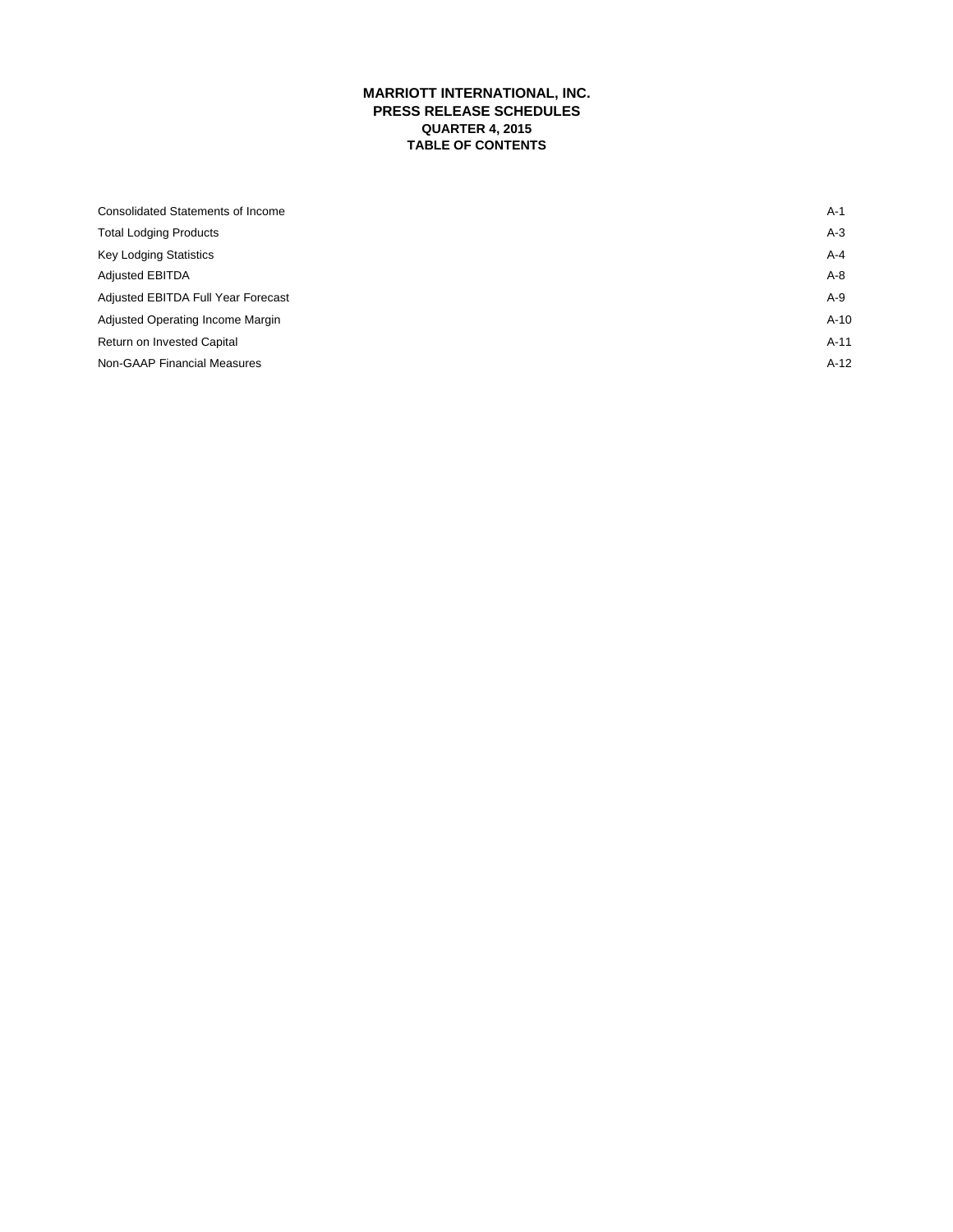## **MARRIOTT INTERNATIONAL, INC. CONSOLIDATED STATEMENTS OF INCOME FOURTH QUARTER 2015 AND 2014**

(in millions except per share amounts, unaudited)

|                                                         | <b>Three Months Ended</b><br>December 31, 2015 | <b>Three Months Ended</b><br>December 31, 2014 | Percent<br>Better/<br>(Worse) |  |
|---------------------------------------------------------|------------------------------------------------|------------------------------------------------|-------------------------------|--|
| <b>REVENUES</b>                                         |                                                |                                                |                               |  |
| Base management fees                                    | \$<br>172                                      | \$<br>163                                      | 6                             |  |
| Franchise fees                                          | 201                                            | 185                                            | 9                             |  |
| Incentive management fees                               | 81                                             | 82                                             | (1)                           |  |
| Owned, leased, and other revenue <sup>1</sup>           | 257                                            | 275                                            | (7)                           |  |
| Cost reimbursements <sup>2</sup>                        | 2,995                                          | 2,854                                          | 5                             |  |
| <b>Total Revenues</b>                                   | 3,706                                          | 3,559                                          | 4                             |  |
| <b>OPERATING COSTS AND EXPENSES</b>                     |                                                |                                                |                               |  |
| Owned, leased, and other - direct <sup>3</sup>          | 181                                            | 202                                            | 10                            |  |
| Reimbursed costs                                        | 2,995                                          | 2,854                                          | (5)                           |  |
| Depreciation, amortization, and other 4                 | 32                                             | 32                                             |                               |  |
| General, administrative, and other <sup>5</sup>         | 188                                            | 180                                            | (4)                           |  |
| <b>Total Expenses</b>                                   | 3,396                                          | 3,268                                          | (4)                           |  |
| <b>OPERATING INCOME</b>                                 | 310                                            | 291                                            | 7                             |  |
| Gains and other income, net 6                           | $\overline{7}$                                 | $\overline{4}$                                 | 75                            |  |
| Interest expense                                        | (46)                                           | (26)                                           | (77)                          |  |
| Interest income                                         | 10                                             | 13                                             | (23)                          |  |
| Equity in earnings <sup>7</sup>                         | 3                                              |                                                |                               |  |
| <b>INCOME BEFORE INCOME TAXES</b>                       | 284                                            | 282                                            | 1                             |  |
| Provision for income taxes                              | (82)                                           | (85)                                           | 4                             |  |
| <b>NET INCOME</b>                                       | \$<br>202                                      | 197<br>S                                       | 3                             |  |
| <b>EARNINGS PER SHARE</b><br>Earnings per share - basic |                                                | 0.70                                           | 13                            |  |
| Earnings per share - diluted                            | 0.79<br>\$<br>0.77                             | \$<br>\$<br>0.68                               | 13                            |  |
|                                                         |                                                |                                                |                               |  |
| <b>Basic Shares</b>                                     | 256.9                                          | 282.4                                          |                               |  |
| <b>Diluted Shares</b>                                   | 262.4                                          | 289.0                                          |                               |  |

<sup>1</sup>*Owned, leased, and other revenue* includes revenue from the properties we own or lease, termination fees, branding fees, and other revenue.

<sup>2</sup>*Cost reimbursements* include reimbursements from properties for Marriott-funded operating expenses.

<sup>3</sup>*Owned, leased, and other - direct* expenses include operating expenses related to our owned or leased hotels, including lease payments and pre-opening expenses.

<sup>4</sup>*Depreciation, amortization, and other* expenses include depreciation for fixed assets, amortization of capitalized costs incurred to acquire management, franchise, and license agreements, and any related impairments, accelerations, or write-offs.

<sup>5</sup>*General, administrative, and other* expenses include our corporate and business segments overhead costs and general expenses.

6 *Gains and other income, net* includes gains and losses on the sale of real estate, the sale or other-than-temporary impairment of joint ventures and investments, and results from cost method investments.

<sup>7</sup>*Equity in earnings* include our equity in earnings or losses of unconsolidated equity method investments.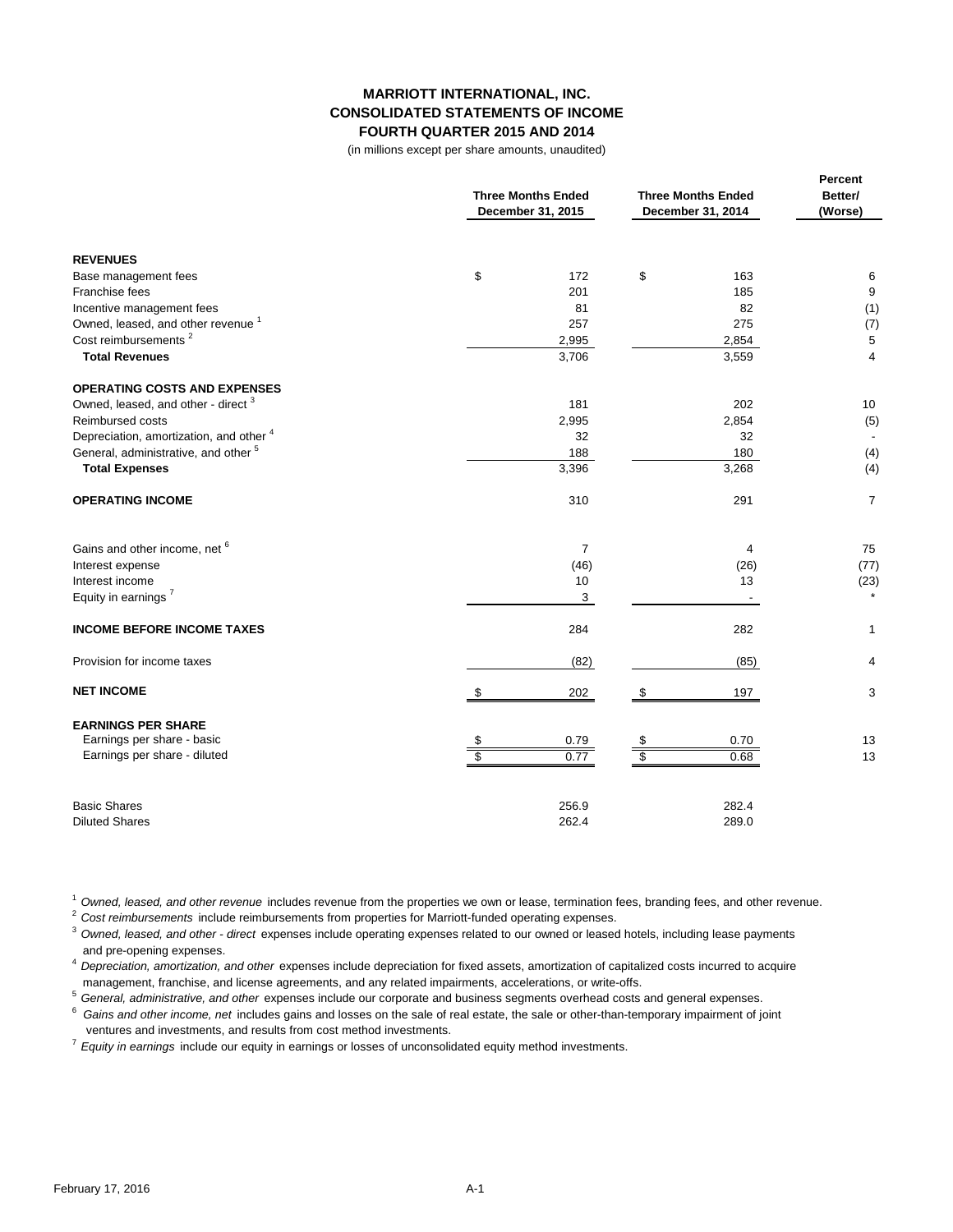### **MARRIOTT INTERNATIONAL, INC. CONSOLIDATED STATEMENTS OF INCOME FOURTH QUARTER YEAR-TO-DATE 2015 AND 2014**

(in millions except per share amounts, unaudited)

|                                                 | <b>Twelve Months Ended</b><br>December 31, 2015 | <b>Twelve Months Ended</b><br>December 31, 2014 | Percent<br>Better/<br>(Worse) |  |
|-------------------------------------------------|-------------------------------------------------|-------------------------------------------------|-------------------------------|--|
| <b>REVENUES</b>                                 |                                                 |                                                 |                               |  |
| Base management fees                            | \$<br>698                                       | \$<br>672                                       | 4                             |  |
| Franchise fees                                  | 853                                             | 745                                             | 14                            |  |
| Incentive management fees                       | 319                                             | 302                                             | 6                             |  |
| Owned, leased, and other revenue <sup>1</sup>   | 986                                             | 1,022                                           | (4)                           |  |
| Cost reimbursements <sup>2</sup>                | 11,630                                          | 11,055                                          | 5                             |  |
| <b>Total Revenues</b>                           | 14,486                                          | 13,796                                          | 5                             |  |
| <b>OPERATING COSTS AND EXPENSES</b>             |                                                 |                                                 |                               |  |
| Owned, leased, and other - direct <sup>3</sup>  | 733                                             | 775                                             | 5                             |  |
| Reimbursed costs                                | 11,630                                          | 11,055                                          | (5)                           |  |
| Depreciation, amortization, and other 4         | 139                                             | 148                                             | 6                             |  |
| General, administrative, and other <sup>5</sup> | 634                                             | 659                                             | 4                             |  |
| <b>Total Expenses</b>                           | 13,136                                          | 12,637                                          | (4)                           |  |
| <b>OPERATING INCOME</b>                         | 1,350                                           | 1,159                                           | 16                            |  |
| Gains and other income, net <sup>6</sup>        | 27                                              | 8                                               | 238                           |  |
| Interest expense                                | (167)                                           | (115)                                           | (45)                          |  |
| Interest income                                 | 29                                              | 30                                              | (3)                           |  |
| Equity in earnings <sup>7</sup>                 | 16                                              | 6                                               | 167                           |  |
| <b>INCOME BEFORE INCOME TAXES</b>               | 1,255                                           | 1,088                                           | 15                            |  |
| Provision for income taxes                      | (396)                                           | (335)                                           | (18)                          |  |
| <b>NET INCOME</b>                               | 859<br>-S                                       | 753<br>S                                        | 14                            |  |
| <b>EARNINGS PER SHARE</b>                       |                                                 |                                                 |                               |  |
| Earnings per share - basic                      | 3.22                                            | 2.60                                            | 24                            |  |
| Earnings per share - diluted                    | 3.15                                            | Ŝ<br>2.54                                       | 24                            |  |
| <b>Basic Shares</b>                             | 267.3                                           | 289.9                                           |                               |  |
| <b>Diluted Shares</b>                           | 272.8                                           | 296.8                                           |                               |  |

<sup>1</sup>*Owned, leased, and other revenue* includes revenue from the properties we own or lease, termination fees, branding fees, and other revenue.

<sup>2</sup>*Cost reimbursements* include reimbursements from properties for Marriott-funded operating expenses.

<sup>3</sup>*Owned, leased, and other - direct* expenses include operating expenses related to our owned or leased hotels, including lease payments and pre-opening expenses.

<sup>4</sup>*Depreciation, amortization, and other* expenses include depreciation for fixed assets, amortization of capitalized costs incurred to acquire management, franchise, and license agreements, and any related impairments, accelerations, or write-offs.

<sup>5</sup>*General, administrative, and other* expenses include our corporate and business segments overhead costs and general expenses.

6 *Gains and other income, net* includes gains and losses on the sale of real estate, the sale or other-than-temporary impairment of joint ventures and investments, and results from cost method investments.

<sup>7</sup>*Equity in earnings* include our equity in earnings or losses of unconsolidated equity method investments.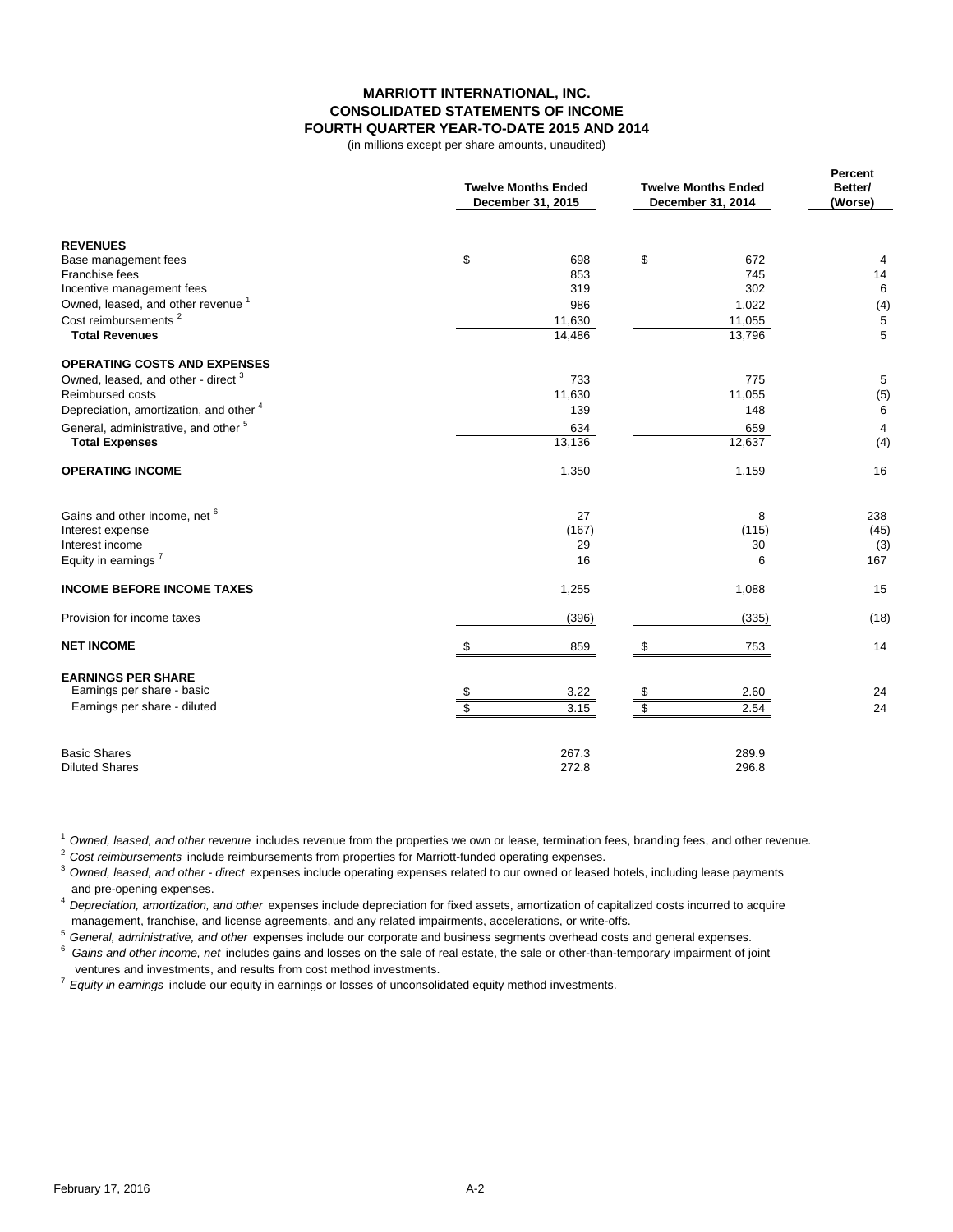### **MARRIOTT INTERNATIONAL, INC. TOTAL LODGING PRODUCTS**

| December 31.<br>2014<br>363<br>81<br>45<br>5<br>$\overline{\phantom{a}}$<br>40<br>32<br>$\mathbf{1}$<br>$\mathbf{1}$<br>884 | vs. December 31.<br>2014<br>$\overline{4}$<br>$\mathbf{1}$<br>10<br>$\overline{\phantom{a}}$<br>36<br>$\overline{\phantom{a}}$<br>$\overline{a}$<br>1<br>$\overline{a}$ | December 31.<br>2015<br>148,584<br>27,359<br>13,135<br>8,098<br>9,385<br>11,839<br>3,812<br>568<br>25 | December 31,<br>2014<br>146,151<br>28,591<br>10,315<br>8,098<br>Ĭ.<br>11,691<br>3,812<br>295<br>25 | vs. December 31,<br>2014<br>2,433<br>(1,232)<br>2,820<br>9,385<br>148<br>273 |
|-----------------------------------------------------------------------------------------------------------------------------|-------------------------------------------------------------------------------------------------------------------------------------------------------------------------|-------------------------------------------------------------------------------------------------------|----------------------------------------------------------------------------------------------------|------------------------------------------------------------------------------|
|                                                                                                                             |                                                                                                                                                                         |                                                                                                       |                                                                                                    |                                                                              |
|                                                                                                                             |                                                                                                                                                                         |                                                                                                       |                                                                                                    |                                                                              |
|                                                                                                                             |                                                                                                                                                                         |                                                                                                       |                                                                                                    |                                                                              |
|                                                                                                                             |                                                                                                                                                                         |                                                                                                       |                                                                                                    |                                                                              |
|                                                                                                                             |                                                                                                                                                                         |                                                                                                       |                                                                                                    |                                                                              |
|                                                                                                                             |                                                                                                                                                                         |                                                                                                       |                                                                                                    |                                                                              |
|                                                                                                                             |                                                                                                                                                                         |                                                                                                       |                                                                                                    |                                                                              |
|                                                                                                                             |                                                                                                                                                                         |                                                                                                       |                                                                                                    |                                                                              |
|                                                                                                                             |                                                                                                                                                                         |                                                                                                       |                                                                                                    |                                                                              |
|                                                                                                                             |                                                                                                                                                                         |                                                                                                       |                                                                                                    |                                                                              |
|                                                                                                                             |                                                                                                                                                                         |                                                                                                       |                                                                                                    |                                                                              |
|                                                                                                                             |                                                                                                                                                                         |                                                                                                       |                                                                                                    |                                                                              |
|                                                                                                                             | 32                                                                                                                                                                      | 129,041                                                                                               | 124,990                                                                                            | 4,051                                                                        |
| 668                                                                                                                         | 22                                                                                                                                                                      | 84,412                                                                                                | 81,446                                                                                             | 2,966                                                                        |
| 244                                                                                                                         | 26                                                                                                                                                                      | 27,128                                                                                                | 24,491                                                                                             | 2,637                                                                        |
| 718                                                                                                                         | 43                                                                                                                                                                      | 69,970                                                                                                | 65,969                                                                                             | 4,001                                                                        |
| 316                                                                                                                         | 20                                                                                                                                                                      | 39,750                                                                                                | 37,267                                                                                             | 2.483                                                                        |
| $\mathbf{1}$                                                                                                                | $\overline{4}$                                                                                                                                                          | 911                                                                                                   | 220                                                                                                | 691                                                                          |
|                                                                                                                             |                                                                                                                                                                         |                                                                                                       |                                                                                                    |                                                                              |
| 215                                                                                                                         | 21                                                                                                                                                                      | 72.735                                                                                                | 65,852                                                                                             | 6,883                                                                        |
| 27                                                                                                                          | $\mathbf{1}$                                                                                                                                                            | 4,181                                                                                                 | 4,261                                                                                              | (80)                                                                         |
| 78                                                                                                                          | $\overline{a}$                                                                                                                                                          | 24,234                                                                                                | 24,365                                                                                             | (131)                                                                        |
| 30                                                                                                                          | 10                                                                                                                                                                      | 9,673                                                                                                 | 7,195                                                                                              | 2,478                                                                        |
| 112                                                                                                                         | (10)                                                                                                                                                                    | 9,609                                                                                                 | 10,107                                                                                             | (498)                                                                        |
| 47                                                                                                                          | 5                                                                                                                                                                       | 14.713                                                                                                | 13,823                                                                                             | 890                                                                          |
| $\overline{4}$                                                                                                              | $\overline{a}$                                                                                                                                                          | 579                                                                                                   | 579                                                                                                |                                                                              |
| 8                                                                                                                           |                                                                                                                                                                         | 416                                                                                                   | 416                                                                                                |                                                                              |
| 3                                                                                                                           |                                                                                                                                                                         | 202                                                                                                   | 202                                                                                                |                                                                              |
| $\mathbf{1}$                                                                                                                |                                                                                                                                                                         | 5                                                                                                     | 5                                                                                                  |                                                                              |
| $\overline{2}$                                                                                                              |                                                                                                                                                                         | 251                                                                                                   | 251                                                                                                |                                                                              |
| 104                                                                                                                         | 17                                                                                                                                                                      | 24.376                                                                                                | 20.810                                                                                             | 3,566                                                                        |
| $\overline{7}$                                                                                                              | $\overline{a}$                                                                                                                                                          | 717                                                                                                   | 717                                                                                                |                                                                              |
|                                                                                                                             | $\overline{4}$                                                                                                                                                          | 1,102                                                                                                 |                                                                                                    | 620                                                                          |
|                                                                                                                             |                                                                                                                                                                         |                                                                                                       |                                                                                                    | 240                                                                          |
| $\mathbf{1}$                                                                                                                |                                                                                                                                                                         | 162                                                                                                   | 162                                                                                                |                                                                              |
| 58                                                                                                                          |                                                                                                                                                                         | 12,807                                                                                                | 12,866                                                                                             | (59)                                                                         |
| 4,175                                                                                                                       | 249                                                                                                                                                                     | 759,330                                                                                               | 714,765                                                                                            | 44,565                                                                       |
|                                                                                                                             | 3<br>76                                                                                                                                                                 | $\overline{2}$                                                                                        | 9,551                                                                                              | 482<br>9,311                                                                 |

<sup>1</sup> Results for all AC Hotels by Marriott properties and five Autograph Collection properties are presented in the "Equity in earnings" caption of our Consolidated Statements of Income.

 $^{2}$  Timeshare property and room counts are as of January 1, 2016 and January 2, 2015, the end of Marriott Vacation Worldwide's fourth quarter for 2015 and 2014, respectively.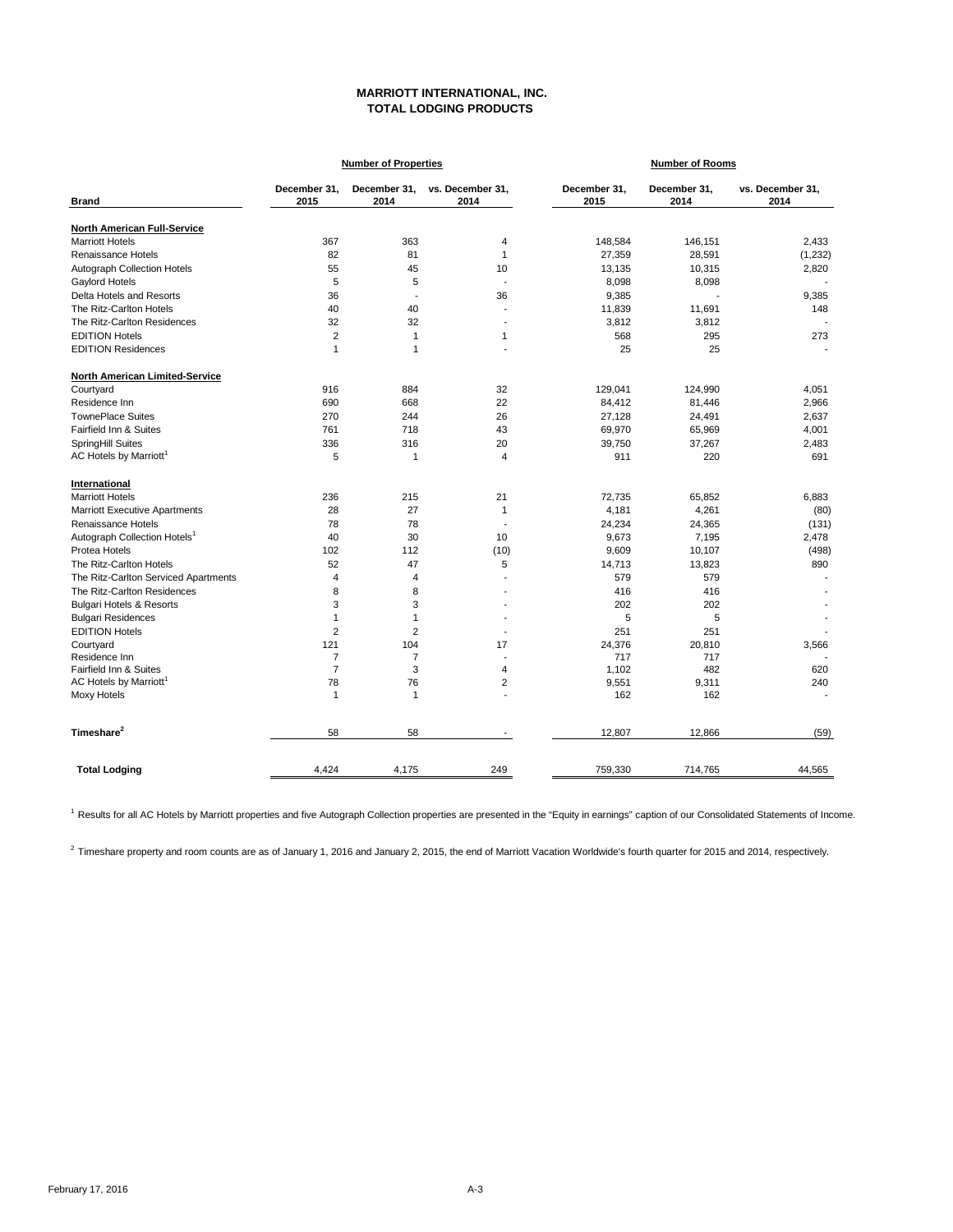## **MARRIOTT INTERNATIONAL, INC. KEY LODGING STATISTICS Constant \$**

### **Comparable Company-Operated International Properties<sup>1</sup>**

|                                  | Three Months Ended December 31, 2015 and December 31, 2014 |          |           |          |      |                           |          |
|----------------------------------|------------------------------------------------------------|----------|-----------|----------|------|---------------------------|----------|
|                                  | <b>REVPAR</b>                                              |          | Occupancy |          |      | <b>Average Daily Rate</b> |          |
| Region                           | 2015                                                       | vs. 2014 | 2015      | vs. 2014 |      | 2015                      | vs. 2014 |
| Caribbean & Latin America        | \$173.48                                                   | 3.6%     | 70.4%     | $-0.2%$  | pts. | \$246.24                  | 3.9%     |
| Europe                           | \$124.79                                                   | 3.1%     | 73.0%     | $-1.3%$  | pts. | \$171.05                  | 4.9%     |
| Middle East & Africa             | \$115.31                                                   | $-7.5%$  | 62.1%     | $-1.4%$  | pts. | \$185.59                  | $-5.5%$  |
| Asia Pacific                     | \$118.87                                                   | 3.6%     | 76.3%     | 1.9%     | pts. | \$155.73                  | 1.0%     |
| Total International <sup>2</sup> | \$127.87                                                   | 2.0%     | 72.6%     | 0.1%     | pts. | \$176.08                  | 1.9%     |
| Worldwide <sup>3</sup>           | \$128.51                                                   | 3.8%     | 71.8%     | 0.9%     | pts. | \$179.04                  | 2.4%     |

### **Comparable Systemwide International Properties<sup>1</sup>**

|                                  |               |          | Three Months Ended December 31, 2015 and December 31, 2014 |          |      |                           |          |  |
|----------------------------------|---------------|----------|------------------------------------------------------------|----------|------|---------------------------|----------|--|
|                                  | <b>REVPAR</b> |          | Occupancy                                                  |          |      | <b>Average Daily Rate</b> |          |  |
| Region                           | 2015          | vs. 2014 | 2015                                                       | vs. 2014 |      | 2015                      | vs. 2014 |  |
| Caribbean & Latin America        | \$140.69      | 2.9%     | 69.1%                                                      | 0.3%     | pts. | \$203.56                  | 2.5%     |  |
| Europe                           | \$123.88      | 4.1%     | 73.4%                                                      | $-1.0%$  | pts. | \$168.69                  | 5.5%     |  |
| Middle East & Africa             | \$113.95      | $-6.4%$  | 62.3%                                                      | $-0.9%$  | pts. | \$182.91                  | $-5.1%$  |  |
| Asia Pacific                     | \$120.32      | 4.7%     | 76.8%                                                      | 1.8%     | pts. | \$156.60                  | 2.3%     |  |
| Total International <sup>2</sup> | \$124.46      | 3.0%     | 72.7%                                                      | 0.2%     | pts. | \$171.10                  | 2.8%     |  |
| Worldwide <sup>3</sup>           | \$106.07      | 3.8%     | 70.0%                                                      | 0.4%     | pts. | \$151.49                  | 3.2%     |  |

 $1$  International includes properties located outside the United States and Canada, except for Worldwide which includes the United States and Canada.

 Courtyard, and Fairfield Inn & Suites properties. <sup>2</sup> Includes Marriott Hotels, Renaissance Hotels, Autograph Collection Hotels, The Ritz-Carlton, Bulgari, EDITION, Residence Inn,

<sup>3</sup> Includes Marriott Hotels, Renaissance Hotels, Autograph Collection Hotels, Gaylord Hotels, The Ritz-Carlton, Bulgari, EDITION Residence Inn, Courtyard, Fairfield Inn & Suites, TownePlace Suites, and SpringHill Suites properties.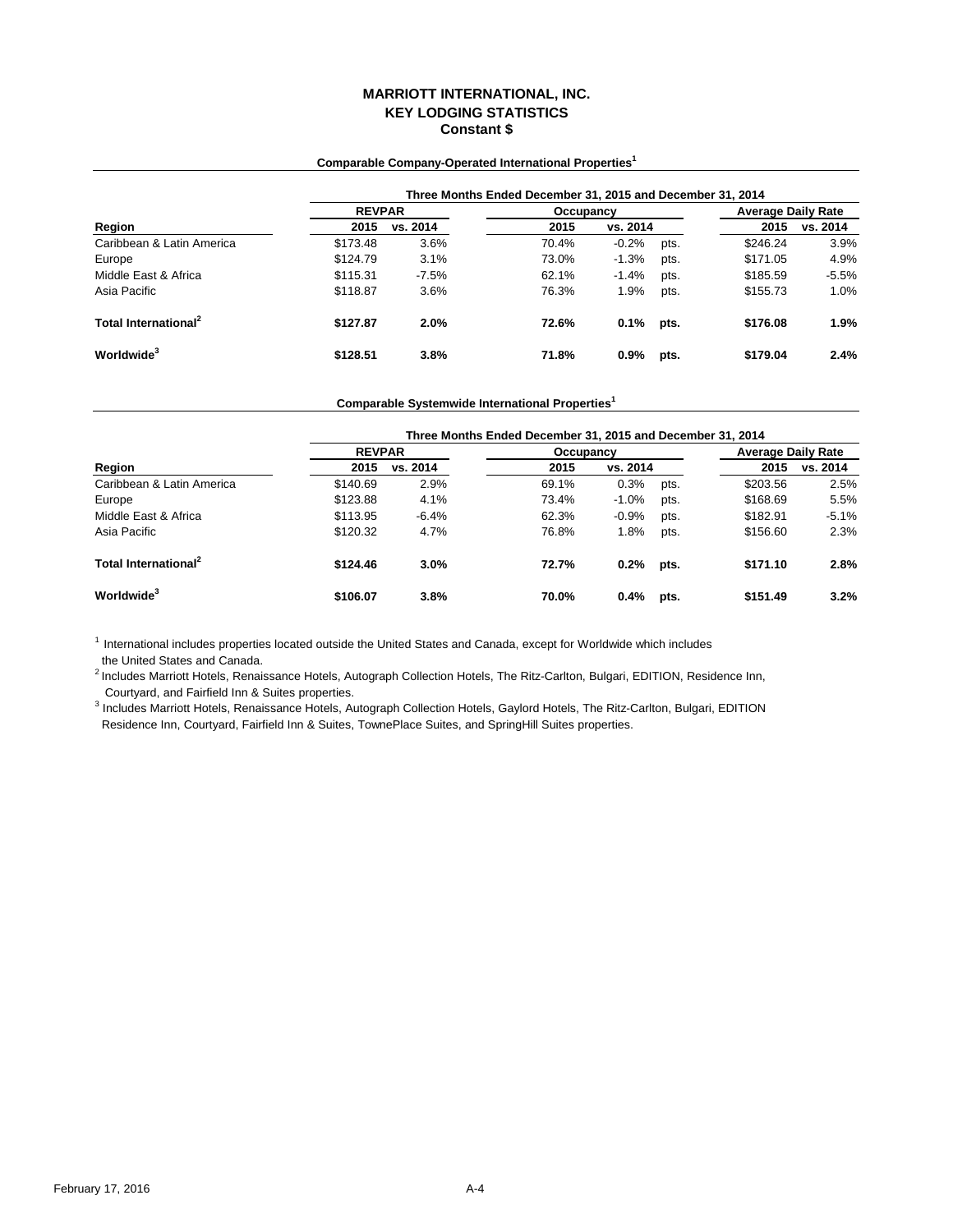## **MARRIOTT INTERNATIONAL, INC. KEY LODGING STATISTICS Constant \$**

# **Twelve Months Ended December 31, 2015 and December 31, 2014 Region 2015 vs. 2014 2015 2015 vs. 2014** Caribbean & Latin America **1988** 5.2% 72.4% 0.2% pts. \$248.05 4.9%<br>Europe \$173.07 4.1% \$173.07 4.1% Europe \$131.43 6.5% 75.9% 1.7% pts. \$173.07 4.1% Middle East & Africa **1.2%** 61.2% 61.2% pts. \$181.16 -3.5% 9181.16 5181.16 1.2% pts. \$181.16 5181.16 1.2% pts. \$181.16 1.2% pts. \$153.83 6.0% Asia Pacific \$114.00 4.7% 74.1% 3.4% pts. \$153.83 0.0% **Total International<sup>2</sup> \$128.50 5.0% 72.9% 2.3% pts. \$176.24 1.7% Worldwide<sup>3</sup> \$132.30 5.0% 74.1% 1.2% pts. \$178.46 3.4% vs. 2014 REVPAR Occupancy Average Daily Rate**<br> **2015** vs. 2014 **Daily Rate**<br> **2015** vs. 2014 **PM** 2015 vs. 2014

#### **Comparable Company-Operated International Properties<sup>1</sup>**

# **Comparable Systemwide International Properties<sup>1</sup>**

|                                  | Twelve Months Ended December 31, 2015 and December 31, 2014 |          |       |           |      |                           |          |  |
|----------------------------------|-------------------------------------------------------------|----------|-------|-----------|------|---------------------------|----------|--|
|                                  | <b>REVPAR</b>                                               |          |       | Occupancy |      | <b>Average Daily Rate</b> |          |  |
| Region                           | 2015                                                        | vs. 2014 | 2015  | vs. 2014  |      | 2015                      | vs. 2014 |  |
| Caribbean & Latin America        | \$148.86                                                    | 4.1%     | 70.7% | 0.6%      | pts. | \$210.46                  | 3.3%     |  |
| Europe                           | \$124.59                                                    | 6.2%     | 74.3% | 1.5%      | pts. | \$167.63                  | 4.0%     |  |
| Middle East & Africa             | \$109.80                                                    | 1.6%     | 61.6% | 2.8%      | pts. | \$178.37                  | $-3.0%$  |  |
| Asia Pacific                     | \$115.77                                                    | 5.5%     | 74.6% | 3.2%      | pts. | \$155.24                  | 0.9%     |  |
| Total International <sup>2</sup> | \$124.13                                                    | 5.1%     | 72.5% | 2.1%      | pts. | \$171.20                  | 2.1%     |  |
| Worldwide <sup>3</sup>           | \$112.25                                                    | 5.2%     | 73.7% | 0.8%      | pts. | \$152.30                  | 4.1%     |  |

 $<sup>1</sup>$  International includes properties located outside the United States and Canada, except for Worldwide which includes</sup> the United States and Canada.

 Courtyard, and Fairfield Inn & Suites properties. <sup>2</sup> Includes Marriott Hotels, Renaissance Hotels, Autograph Collection Hotels, The Ritz-Carlton, Bulgari, EDITION, Residence Inn,

<sup>3</sup> Includes Marriott Hotels, Renaissance Hotels, Autograph Collection Hotels, Gaylord Hotels, The Ritz-Carlton, Bulgari, EDITION Residence Inn, Courtyard, Fairfield Inn & Suites, TownePlace Suites, and SpringHill Suites properties.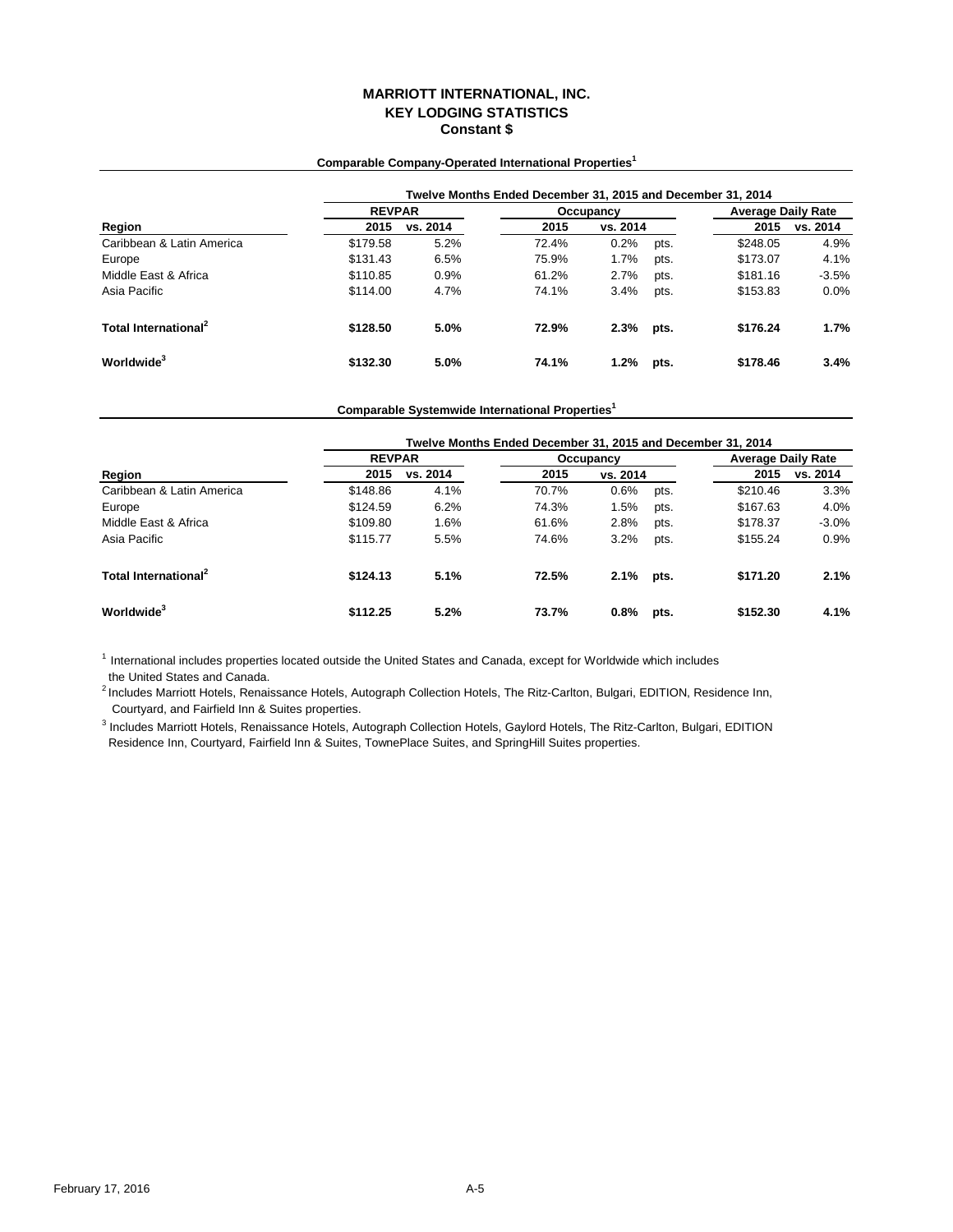# **MARRIOTT INTERNATIONAL, INC.**

**KEY LODGING STATISTICS**

**Constant \$**

#### **Comparable Company-Operated North American Properties**

|                                                       | Three Months Ended December 31, 2015 and December 31, 2014 |          |           |          |      |                           |          |  |  |
|-------------------------------------------------------|------------------------------------------------------------|----------|-----------|----------|------|---------------------------|----------|--|--|
|                                                       | <b>REVPAR</b>                                              |          | Occupancy |          |      | <b>Average Daily Rate</b> |          |  |  |
| <b>Brand</b>                                          | 2015                                                       | vs. 2014 | 2015      | vs. 2014 |      | 2015                      | vs. 2014 |  |  |
| <b>Marriott Hotels</b>                                | \$142.24                                                   | 4.7%     | 71.7%     | 1.7%     | pts. | \$198.43                  | 2.2%     |  |  |
| Renaissance Hotels                                    | \$128.00                                                   | 5.2%     | 69.9%     | 1.6%     | pts. | \$183.01                  | 2.9%     |  |  |
| The Ritz-Carlton                                      | \$252.44                                                   | 1.7%     | 69.0%     | 0.4%     | pts. | \$365.97                  | 1.0%     |  |  |
| Composite North American Full-Service <sup>1</sup>    | \$153.03                                                   | 4.6%     | 71.7%     | 1.6%     | pts. | \$213.56                  | 2.2%     |  |  |
| Courtyard                                             | \$94.01                                                    | 4.2%     | 69.1%     | 0.5%     | pts. | \$136.09                  | 3.3%     |  |  |
| <b>SpringHill Suites</b>                              | \$90.38                                                    | 7.3%     | 73.2%     | 3.4%     | pts. | \$123.41                  | 2.2%     |  |  |
| Residence Inn                                         | \$104.08                                                   | 5.2%     | 75.0%     | 1.2%     | pts. | \$138.68                  | 3.5%     |  |  |
| <b>TownePlace Suites</b>                              | \$65.29                                                    | 6.9%     | 65.5%     | 0.3%     | pts. | \$99.71                   | 6.5%     |  |  |
| Composite North American Limited-Service <sup>2</sup> | \$95.62                                                    | 4.8%     | 70.9%     | $0.9\%$  | pts. | \$134.79                  | 3.5%     |  |  |
| Composite - All <sup>3</sup>                          | \$128.82                                                   | 4.6%     | 71.4%     | 1.3%     | pts. | \$180.54                  | 2.7%     |  |  |

#### **Comparable Systemwide North American Properties**

|                                                          | Three Months Ended December 31, 2015 and December 31, 2014 |          |           |          |      |                           |          |  |  |
|----------------------------------------------------------|------------------------------------------------------------|----------|-----------|----------|------|---------------------------|----------|--|--|
|                                                          | <b>REVPAR</b>                                              |          | Occupancy |          |      | <b>Average Daily Rate</b> |          |  |  |
| <b>Brand</b>                                             | 2015                                                       | vs. 2014 | 2015      | vs. 2014 |      | 2015                      | vs. 2014 |  |  |
| <b>Marriott Hotels</b>                                   | \$119.56                                                   | 4.5%     | 68.1%     | 1.0%     | pts. | \$175.57                  | 2.9%     |  |  |
| Renaissance Hotels                                       | \$112.88                                                   | 5.2%     | 69.1%     | 1.0%     | pts. | \$163.47                  | 3.6%     |  |  |
| Autograph Collection Hotels                              | \$179.82                                                   | 4.3%     | 77.3%     | 3.5%     | pts. | \$232.58                  | $-0.5%$  |  |  |
| The Ritz-Carlton                                         | \$252.44                                                   | 1.7%     | 69.0%     | 0.4%     | pts. | \$365.97                  | 1.0%     |  |  |
| <b>Composite North American Full-Service<sup>4</sup></b> | \$130.49                                                   | 4.5%     | 69.1%     | 1.2%     | pts. | \$188.74                  | 2.7%     |  |  |
| Courtyard                                                | \$91.41                                                    | 3.4%     | 68.4%     | 0.1%     | pts. | \$133.61                  | 3.3%     |  |  |
| Fairfield Inn & Suites                                   | \$69.76                                                    | 2.9%     | 65.5%     | $-0.3%$  | pts. | \$106.58                  | 3.4%     |  |  |
| SpringHill Suites                                        | \$80.71                                                    | 3.6%     | 70.4%     | 0.1%     | pts. | \$114.64                  | 3.5%     |  |  |
| Residence Inn                                            | \$102.28                                                   | 4.2%     | 74.9%     | 0.2%     | pts. | \$136.61                  | 4.0%     |  |  |
| <b>TownePlace Suites</b>                                 | \$68.52                                                    | 2.5%     | 69.2%     | $-0.3%$  | pts. | \$99.05                   | 3.0%     |  |  |
| Composite North American Limited-Service <sup>2</sup>    | \$86.92                                                    | 3.5%     | 69.6%     | $0.0\%$  | pts. | \$124.81                  | 3.5%     |  |  |
| Composite - All <sup>5</sup>                             | \$102.33                                                   | 4.0%     | 69.5%     | 0.4%     | pts. | \$147.31                  | 3.3%     |  |  |

<sup>1</sup> Includes Marriott Hotels, Renaissance Hotels, Gaylord Hotels, and The Ritz-Carlton properties.

<sup>2</sup> Includes Residence Inn, Courtyard, Fairfield Inn & Suites, TownePlace Suites, and SpringHill Suites properties.

3 Includes Marriott Hotels, Renaissance Hotels, Gaylord Hotels, The Ritz-Carlton, Residence Inn, Courtyard,

Fairfield Inn & Suites, TownePlace Suites, and SpringHill Suites properties.

4 Includes Marriott Hotels, Renaissance Hotels, Gaylord Hotels, Autograph Collection Hotels, and The Ritz-Carlton properties.

5 Includes Marriott Hotels, Renaissance Hotels, Gaylord Hotels, Autograph Collection Hotels, The Ritz-Carlton, Residence Inn,

Courtyard, Fairfield Inn & Suites, TownePlace Suites, and SpringHill Suites properties.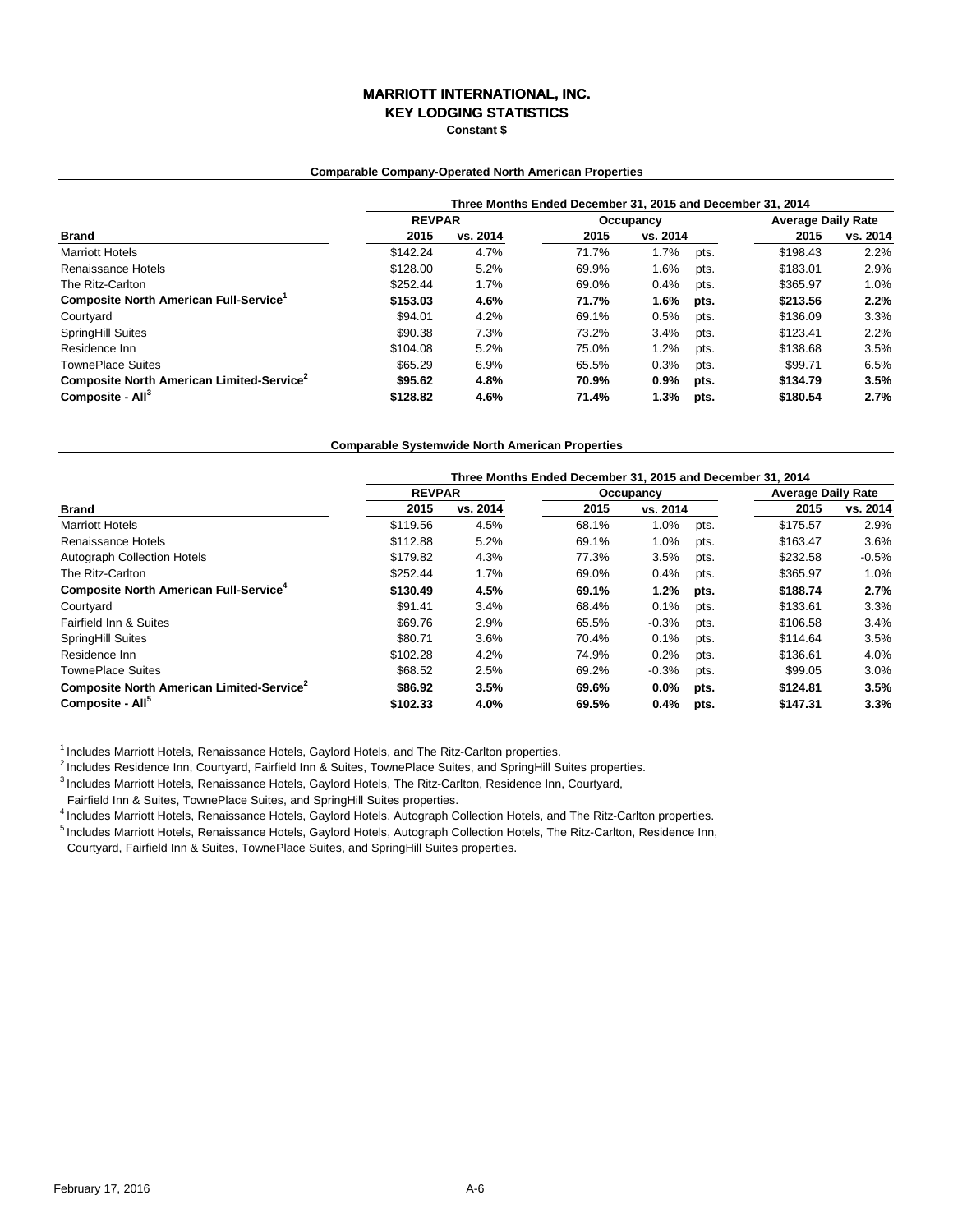### **MARRIOTT INTERNATIONAL, INC. KEY LODGING STATISTICS Constant \$**

### **Comparable Company-Operated North American Properties**

|                                                       | Twelve Months Ended December 31, 2015 and December 31, 2014 |          |           |          |      |                           |          |  |  |
|-------------------------------------------------------|-------------------------------------------------------------|----------|-----------|----------|------|---------------------------|----------|--|--|
|                                                       | <b>REVPAR</b>                                               |          | Occupancy |          |      | <b>Average Daily Rate</b> |          |  |  |
| <b>Brand</b>                                          | 2015                                                        | vs. 2014 | 2015      | vs. 2014 |      | 2015                      | vs. 2014 |  |  |
| <b>Marriott Hotels</b>                                | \$147.33                                                    | 4.7%     | 75.4%     | 0.6%     | pts. | \$195.28                  | 3.8%     |  |  |
| Renaissance Hotels                                    | \$136.91                                                    | 5.5%     | 75.2%     | 0.8%     | pts. | \$182.13                  | 4.4%     |  |  |
| The Ritz-Carlton                                      | \$259.41                                                    | 2.7%     | 72.1%     | $-0.1%$  | pts. | \$359.92                  | 2.9%     |  |  |
| Composite North American Full-Service <sup>1</sup>    | \$157.10                                                    | 4.3%     | 74.9%     | $0.6\%$  | pts. | \$209.72                  | 3.5%     |  |  |
| Courtyard                                             | \$101.18                                                    | 6.3%     | 72.8%     | 0.7%     | pts. | \$139.08                  | 5.2%     |  |  |
| SpringHill Suites                                     | \$95.21                                                     | 7.5%     | 76.0%     | 1.6%     | pts. | \$125.24                  | 5.1%     |  |  |
| Residence Inn                                         | \$112.33                                                    | 6.5%     | 78.5%     | 0.4%     | pts. | \$143.14                  | 6.0%     |  |  |
| <b>TownePlace Suites</b>                              | \$74.83                                                     | 8.3%     | 72.7%     | 0.1%     | pts. | \$102.99                  | 8.2%     |  |  |
| Composite North American Limited-Service <sup>2</sup> | \$102.76                                                    | 6.5%     | 74.5%     | 0.7%     | pts. | \$137.92                  | 5.5%     |  |  |
| Composite - All <sup>3</sup>                          | \$134.18                                                    | 5.0%     | 74.7%     | 0.6%     | pts. | \$179.53                  | 4.2%     |  |  |

#### **Comparable Systemwide North American Properties**

|                                                          | Twelve Months Ended December 31, 2015 and December 31, 2014 |          |       |           |      |                           |          |  |  |
|----------------------------------------------------------|-------------------------------------------------------------|----------|-------|-----------|------|---------------------------|----------|--|--|
|                                                          | <b>REVPAR</b>                                               |          |       | Occupancy |      | <b>Average Daily Rate</b> |          |  |  |
| <b>Brand</b>                                             | 2015                                                        | vs. 2014 | 2015  | vs. 2014  |      | 2015                      | vs. 2014 |  |  |
| <b>Marriott Hotels</b>                                   | \$127.52                                                    | 5.0%     | 72.6% | 0.6%      | pts. | \$175.53                  | 4.2%     |  |  |
| Renaissance Hotels                                       | \$121.20                                                    | 5.4%     | 73.9% | 0.8%      | pts. | \$164.02                  | 4.3%     |  |  |
| <b>Autograph Collection Hotels</b>                       | \$178.16                                                    | 3.5%     | 77.5% | 1.1%      | pts. | \$229.90                  | 1.9%     |  |  |
| The Ritz-Carlton                                         | \$259.41                                                    | 2.7%     | 72.1% | $-0.1%$   | pts. | \$359.92                  | 2.9%     |  |  |
| <b>Composite North American Full-Service<sup>4</sup></b> | \$136.95                                                    | 4.6%     | 73.1% | $0.6\%$   | pts. | \$187.40                  | 3.8%     |  |  |
| Courtyard                                                | \$99.88                                                     | 6.1%     | 73.1% | 0.8%      | pts. | \$136.58                  | 5.0%     |  |  |
| Fairfield Inn & Suites                                   | \$76.70                                                     | 4.7%     | 70.6% | 0.3%      | pts. | \$108.71                  | 4.2%     |  |  |
| SpringHill Suites                                        | \$88.80                                                     | 5.2%     | 74.8% | 0.3%      | pts. | \$118.64                  | 4.8%     |  |  |
| Residence Inn                                            | \$110.75                                                    | 5.5%     | 79.4% | 0.1%      | pts. | \$139.51                  | 5.3%     |  |  |
| <b>TownePlace Suites</b>                                 | \$76.15                                                     | 5.0%     | 74.8% | 0.3%      | pts. | \$101.83                  | 4.6%     |  |  |
| Composite North American Limited-Service <sup>2</sup>    | \$94.99                                                     | 5.6%     | 74.4% | 0.5%      | pts. | \$127.65                  | 4.9%     |  |  |
| Composite - All <sup>5</sup>                             | \$109.83                                                    | 5.2%     | 73.9% | 0.5%      | pts. | \$148.53                  | 4.5%     |  |  |

<sup>1</sup> Includes Marriott Hotels, Renaissance Hotels, Gaylord Hotels, and The Ritz-Carlton properties.

<sup>2</sup> Includes Residence Inn, Courtyard, Fairfield Inn & Suites, TownePlace Suites, and SpringHill Suites properties.

3 Includes Marriott Hotels, Renaissance Hotels, Gaylord Hotels, The Ritz-Carlton, Residence Inn, Courtyard,

Fairfield Inn & Suites, TownePlace Suites, and SpringHill Suites properties.

4 Includes Marriott Hotels, Renaissance Hotels, Gaylord Hotels, Autograph Collection Hotels, and The Ritz-Carlton properties.

5 Includes Marriott Hotels, Renaissance Hotels, Gaylord Hotels, Autograph Collection Hotels, The Ritz-Carlton, Residence Inn,

Courtyard, Fairfield Inn & Suites, TownePlace Suites, and SpringHill Suites properties.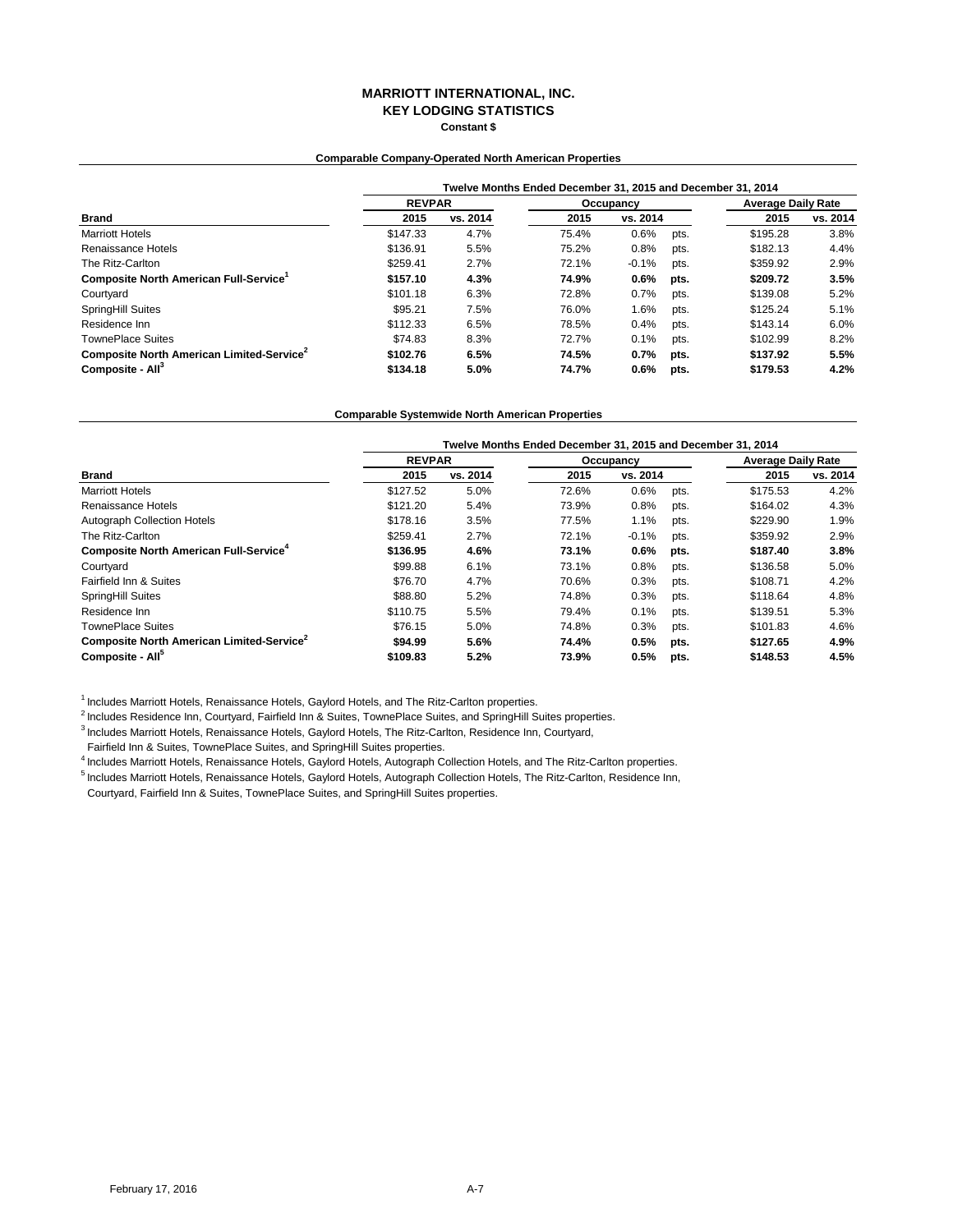## **MARRIOTT INTERNATIONAL, INC. NON-GAAP FINANCIAL MEASURES ADJUSTED EBITDA**

(\$ in millions)

|                                                                                                                           | Fiscal Year 2015        |     |                   |                               |                         |     |                   |             |    |                      |
|---------------------------------------------------------------------------------------------------------------------------|-------------------------|-----|-------------------|-------------------------------|-------------------------|-----|-------------------|-------------|----|----------------------|
|                                                                                                                           | <b>First</b><br>Quarter |     | Second<br>Quarter |                               | <b>Third</b><br>Quarter |     | Fourth<br>Quarter |             |    | Total                |
| Net income                                                                                                                | \$                      | 207 | \$                | 240                           | \$                      | 210 | \$                | 202         | \$ | 859                  |
| Interest expense                                                                                                          |                         | 36  |                   | 42                            |                         | 43  |                   | 46          |    | 167                  |
| Tax provision                                                                                                             |                         | 100 |                   | 115                           |                         | 99  |                   | 82          |    | 396                  |
| Depreciation and amortization                                                                                             |                         | 32  |                   | 32                            |                         | 31  |                   | 32          |    | 127                  |
| Depreciation classified in Reimbursed costs                                                                               |                         | 14  |                   | 14                            |                         | 15  |                   | 15          |    | 58                   |
| Interest expense from unconsolidated joint ventures<br>Depreciation and amortization from unconsolidated joint ventures   |                         | 3   |                   | $\mathbf 0$<br>$\overline{2}$ |                         |     |                   | $\mathbf 0$ |    | $\overline{2}$<br>10 |
| EBITDA **                                                                                                                 |                         | 393 |                   | 445                           |                         | 402 |                   | 379         |    | 1,619                |
| <b>EDITION</b> impairment charge                                                                                          |                         | 12  |                   |                               |                         |     |                   |             |    | 12                   |
| Loss (gain) on dispositions of real estate                                                                                |                         |     |                   | 22                            |                         |     |                   | (7)         |    | 15                   |
| Gain on redemption of preferred equity ownership interest<br>Share-based compensation (including share-based compensation |                         |     |                   | (41)                          |                         |     |                   |             |    | (41)                 |
| reimbursed by third-party owners)                                                                                         |                         | 24  |                   | 31                            |                         | 29  |                   | 29          |    | 113                  |
| Adjusted EBITDA **                                                                                                        |                         | 429 |                   | 457                           |                         | 431 |                   | 401         | £. | 1,718                |

**Increase over 2014 Quarterly Adjusted EBITDA \*\* 27% 12% 10% 4% 13%**

|                                                                                                   | <b>Fiscal Year 2014</b> |     |                   |     |                         |     |                   |     |     |       |
|---------------------------------------------------------------------------------------------------|-------------------------|-----|-------------------|-----|-------------------------|-----|-------------------|-----|-----|-------|
|                                                                                                   | First<br>Quarter        |     | Second<br>Quarter |     | <b>Third</b><br>Quarter |     | Fourth<br>Quarter |     |     | Total |
| Net income                                                                                        | ж                       | 172 | ה.                | 192 | S                       | 192 | S.                | 197 | \$. | 753   |
| Interest expense                                                                                  |                         | 30  |                   | 30  |                         | 29  |                   | 26  |     | 115   |
| Tax provision                                                                                     |                         | 59  |                   | 93  |                         | 98  |                   | 85  |     | 335   |
| Depreciation and amortization                                                                     |                         | 26  |                   | 32  |                         | 33  |                   | 32  |     | 123   |
| Depreciation classified in Reimbursed costs                                                       |                         | 12  |                   | 13  |                         | 13  |                   | 13  |     | 51    |
| Interest expense from unconsolidated joint ventures                                               |                         |     |                   |     |                         |     |                   |     |     |       |
| Depreciation and amortization from unconsolidated joint ventures                                  |                         |     |                   |     |                         |     |                   |     |     | 10    |
| EBITDA **                                                                                         |                         | 304 |                   | 364 |                         | 366 |                   | 356 |     | 1,390 |
| <b>EDITION</b> impairment charge                                                                  |                         | 10  |                   | 15  |                         |     |                   |     |     | 25    |
| Share-based compensation (including share-based compensation<br>reimbursed by third-party owners) |                         | 25  |                   | 29  |                         | 27  |                   | 28  |     | 109   |
| <b>Adjusted EBITDA**</b>                                                                          |                         | 339 |                   | 408 |                         | 393 |                   | 384 |     | 1,524 |

\*\* Denotes non-GAAP financial measures. Please see page A-12 for information about our reasons for providing these alternative financial measures and the limitations on their use.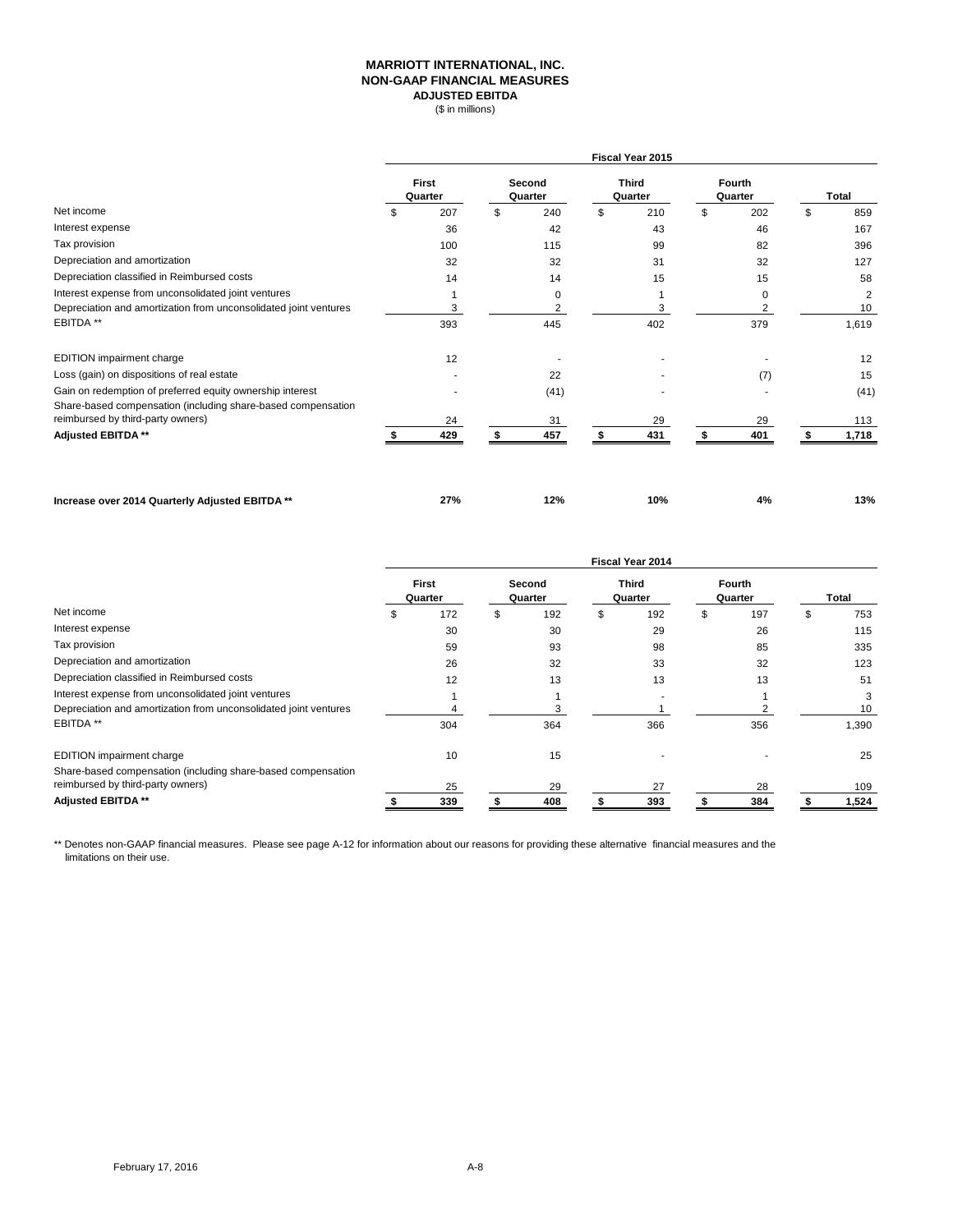# **MARRIOTT INTERNATIONAL, INC. NON-GAAP FINANCIAL MEASURES ADJUSTED EBITDA FULL YEAR FORECAST FORECASTED 2016**

(\$ in millions)

|                                                                  | Range<br><b>Estimated EBITDA</b> |       |    |                                               |    |       |
|------------------------------------------------------------------|----------------------------------|-------|----|-----------------------------------------------|----|-------|
|                                                                  |                                  |       |    | <b>As Reported</b><br><b>Fiscal Year 2015</b> |    |       |
|                                                                  | Fiscal Year 2016                 |       |    |                                               |    |       |
| Net income                                                       | \$                               | 921   | \$ | 965                                           | \$ | 859   |
| Interest expense                                                 |                                  | 200   |    | 200                                           |    | 167   |
| Tax provision                                                    |                                  | 439   |    | 460                                           |    | 396   |
| Depreciation and amortization                                    |                                  | 130   |    | 130                                           |    | 127   |
| Depreciation classified in Reimbursed costs                      |                                  | 60    |    | 60                                            |    | 58    |
| Interest expense from unconsolidated joint ventures              |                                  | 5     |    | 5                                             |    | 2     |
| Depreciation and amortization from unconsolidated joint ventures |                                  | 10    |    | 10                                            |    | 10    |
| <b>EBITDA **</b>                                                 |                                  | 1,765 |    | 1,830                                         |    | 1,619 |
| <b>EDITION</b> impairment charge                                 |                                  |       |    |                                               |    | 12    |
| Loss (gain) disposition of real estate                           |                                  |       |    |                                               |    | 15    |
| Gain on redemption of preferred equity ownership interest        |                                  |       |    |                                               |    | (41)  |
| Share-based compensation (including share-based compensation     |                                  |       |    |                                               |    |       |
| reimbursed by third-party owners)                                |                                  | 120   |    | 120                                           |    | 113   |
| <b>Adjusted EBITDA **</b>                                        |                                  | 1,885 | S  | 1,950                                         |    | 1,718 |
| Increase over 2015 Adjusted EBITDA**                             |                                  | 10%   |    | 14%                                           |    |       |

\*\* Denotes non-GAAP financial measures. See page A-12 for information about our reasons for providing these alternative financial measures and the limitations on their use.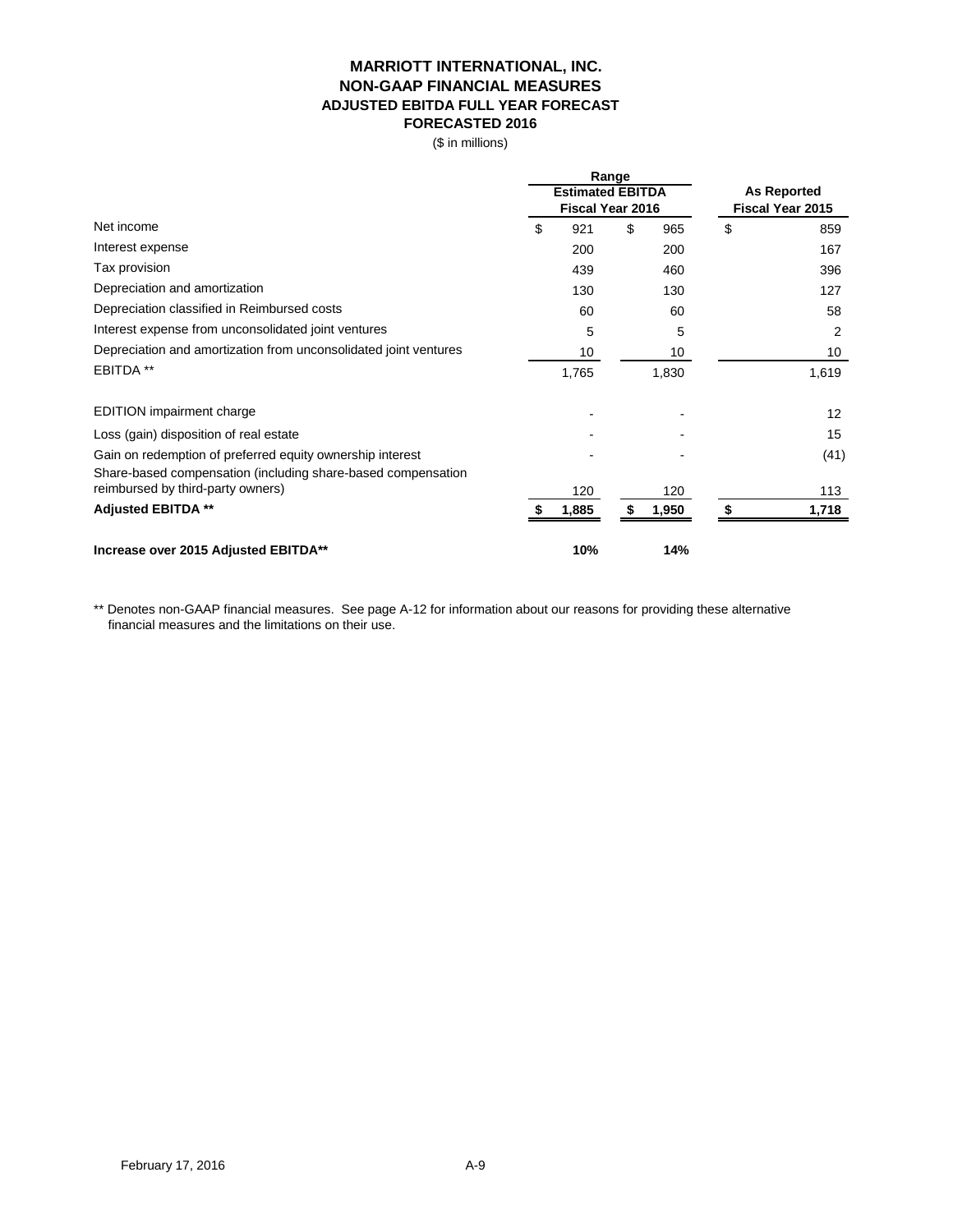# **MARRIOTT INTERNATIONAL, INC. NON-GAAP FINANCIAL MEASURES ADJUSTED OPERATING INCOME MARGIN FULL YEAR 2015**

(\$ in millions)

|                                     | <b>Fiscal</b><br>Year<br>2015 |          |   | <b>Fiscal</b><br>Year<br>2014 |  |  |
|-------------------------------------|-------------------------------|----------|---|-------------------------------|--|--|
| Total revenues, as reported         | \$                            | 14.486   | S | 13,796                        |  |  |
| Less: cost reimbursements           |                               | (11,630) |   | (11, 055)                     |  |  |
| Total revenues, as adjusted **      |                               | 2,856    |   | 2,741                         |  |  |
| <b>Operating income</b>             |                               | 1,350    |   | 1,159                         |  |  |
| Adjusted operating income margin ** |                               | 47%      |   | 42%                           |  |  |

\*\* Denotes non-GAAP financial measures. See page A-12 for information about our reasons for providing these alternative financial measures and the limitations on their use.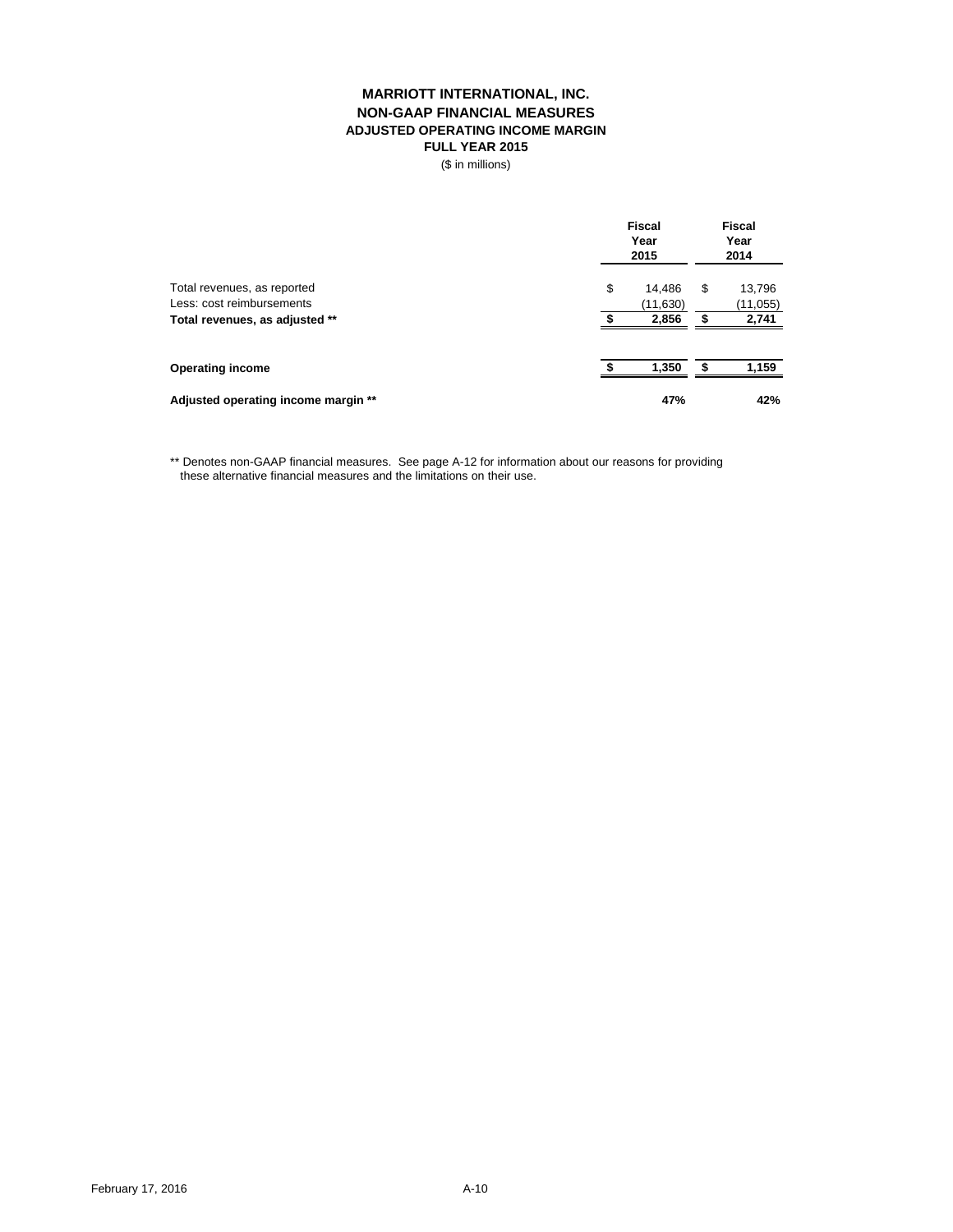## **MARRIOTT INTERNATIONAL, INC. NON-GAAP FINANCIAL MEASURES RETURN ON INVESTED CAPITAL**

(\$ in millions)

### **The reconciliation of net income to earnings before interest expense and taxes is as follows:**

|                                               |                  | Twelve Months Ended |  |  |
|-----------------------------------------------|------------------|---------------------|--|--|
| Net income                                    | December 31,2015 |                     |  |  |
|                                               | S                | 859                 |  |  |
| Interest expense                              |                  | 167                 |  |  |
| Tax provision                                 |                  | 396                 |  |  |
| Earnings before interest expense and taxes ** |                  | 1.422               |  |  |

#### **The reconciliations of assets to invested capital are as follows:**

|                                                                                                            | <b>December 31,2015</b> |                           |  | <b>December 31,2014</b>   |  |  |
|------------------------------------------------------------------------------------------------------------|-------------------------|---------------------------|--|---------------------------|--|--|
| Assets<br>Less: current liabilities, net of current portion of long-term debt<br>Less: deferred tax assets | Φ                       | 6.082<br>(2,933)<br>(672) |  | 6,855<br>(2,714)<br>(841) |  |  |
| Invested capital **                                                                                        |                         | 2,477                     |  | 3,300                     |  |  |
| Average invested capital 1 **                                                                              |                         | 2,889                     |  |                           |  |  |
| Return on invested capital **                                                                              |                         | 49.2%                     |  |                           |  |  |

 $1$  Calculated as "Invested capital" for December 31, 2015 and 2014, divided by two.

\*\* Denotes non-GAAP financial measures. See page A-12 for information about our reasons for providing these alternative financial measures and the limitations on their use.